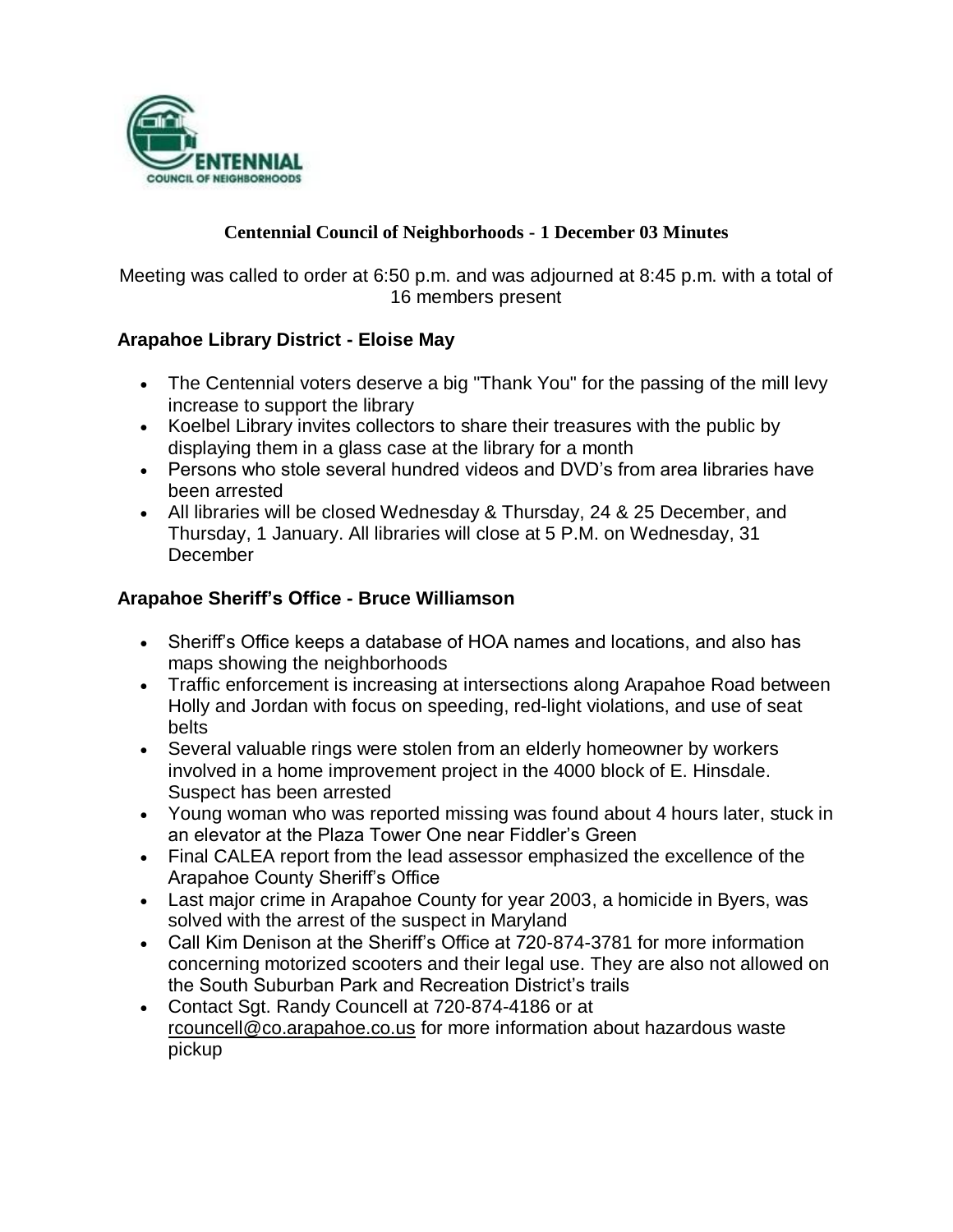## **South Suburban Parks & Recreation - Jean Flynn**

- Holiday Craft Fair will be held at Goodson Recreation Center on December 6 from 9:30 A.M. to 4:00 P.M.
- Goodson Recreation Center will be closed Christmas Day, and will close at 6:00 P.M. Christmas Eve. It will close at 6:00 P.M. on New Year's Eve, but will be open on New Year's Day from 8:00 A.M. to 4:00 P.M.
- Topic of January's "Living Well" lecture will be on snowshoeing at South Platte Park on 24 January from 2:00 to 4:00 P.M. Park is located just to the west of the RTD Park-n-Ride at Santa Fe and Mineral (7301 S Platte River Parkway)
- Dickens's "*Christmas Carol*" will be presented at the Annex Theater at 1:00 P.M. on the  $6<sup>th</sup>$  &  $7<sup>th</sup>$ , and the 13<sup>th</sup> & 14<sup>th</sup> of December. Admission is \$5.00 for district residents, \$6.00 for non-residents. Theater is located at 1900 W Littleton Blvd. Presentation will involve participation of the audience, similar to what is done at Heritage Square Music Hall in Golden
- SSP&R has received a National Honor for Excellence in Tennis Programming from the U.S. Tennis Association and the National Recreation and Park Association. SSP&R is one of only five in the country to receive this award
- Bark Park (park for dogs not on a leash) is now open on County Line Road between Holly & Colorado
- SSP&R has received \$1 million for naming rights for the Douglas H. Buck Community Recreation Center (the new recreation center in Littleton). This money will allow the construction of a gym at the center, which had originally been omitted because of high costs

# **Arapahoe Park & Recreation - Rebecca Nash**

- A manager has been selected for the new recreation center at Buckley and **Orchard**
- Large earth grading project at Spring Creek Park, between Quincy & Hampden and east of Tower Road
- Construction the water slide at Lookout Park will start during the winter
- In process of designing a skateboard park at the new recreation center. District wants input from teenagers who will use the park. Call Lynn at 303-690-9585 for details about public meetings
- There will be a public hearing concerning Piney Creek Hollow Park near Tower and Orchard on 16 December

**Fire Districts** - No report provided

**City of Centennial -** No reports provided

# **CenCON Reports - President - Cathy Noon**

- Don Habig, the CenCON representative from Southglenn HOA and father-in-law of City Councilwoman Betty Ann Habig, recently passed away. Memorial service will be Thursday, 4 December, at 11:00 A.M. at the Lutheran Church on University across from Dekoevend Park
- CenCON will be getting new name tags for the members
- A meeting for the Marathon redevelopment in Littleton will be held in January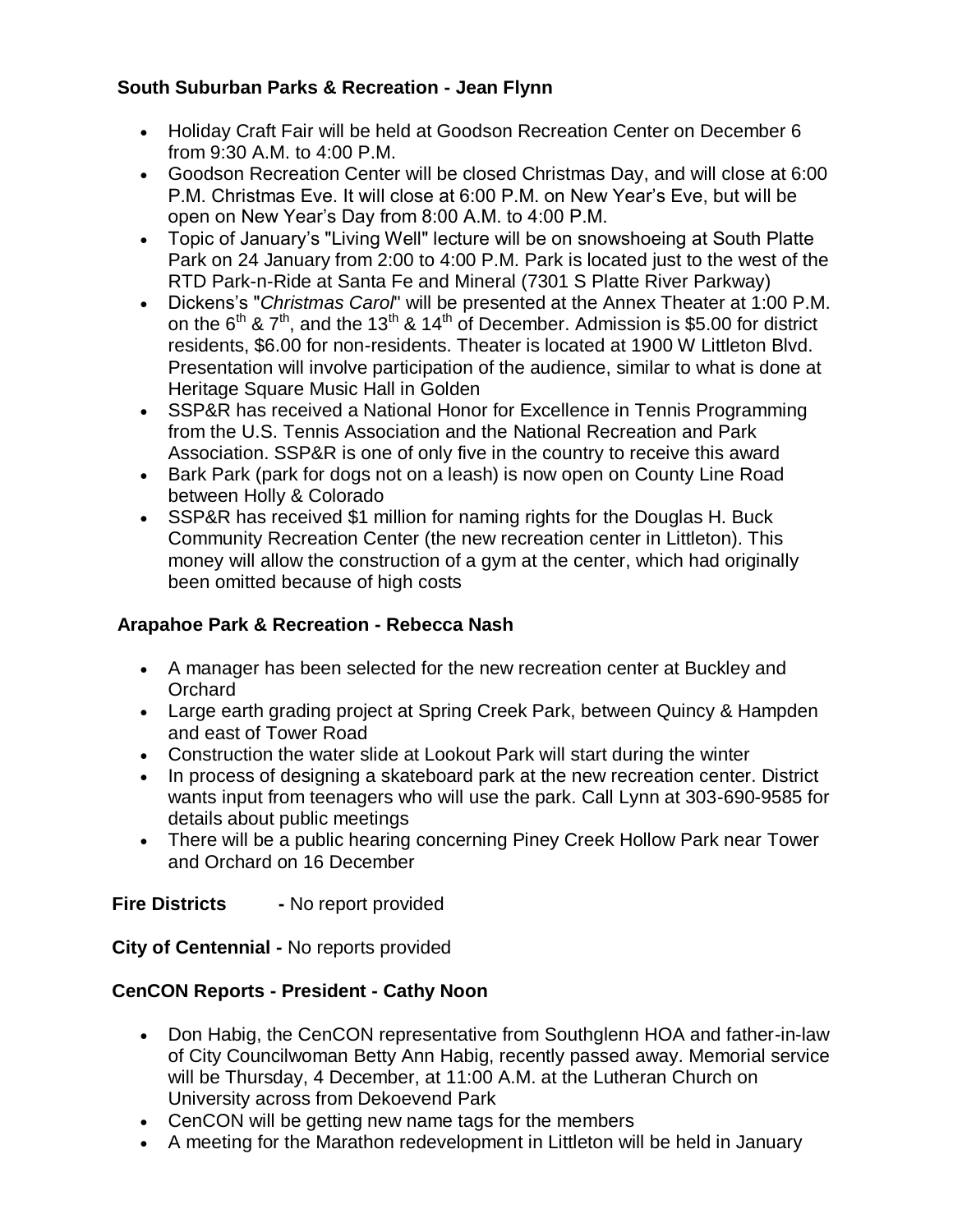- As part of the December meeting, a holiday "door prize" drawing for a poinsettia plant was won by Jim Levy
- A copy of a HOA location form from Arapahoe County was emailed to each CenCON member. Please complete this form and return (either by U.S. mail or fax) to the county. It is the only way that the County will accept the HOA information to update their HOA database. Fax number is on the form. Mailing address is:

Arapahoe County Colorado Development Services / Infrastructure Management Planning Division 10730 E Briarwood Ave, Suite 100 Centennial, CO 80112-3853

### **- Treasurer - Gerry Cummins**

| Checking account       |          | Savings account        |           |
|------------------------|----------|------------------------|-----------|
| Previous balance:      | \$598.88 | Previous balance:      | \$3243.41 |
| Income                 | \$0.00   | Income (Dues)          | \$67.50   |
| <b>Expenses</b>        | \$50.00  | (Interest)             | \$0.00    |
| <b>Closing Balance</b> | \$548.88 | <b>Closing Balance</b> | \$3310.91 |

### **- Secretary - Frank Green**

 Moved by Claudette Cooper and seconded by Lynn Leader that the November 2003 minutes be approved as read. Approval was unanimous

#### **- Membership- Michael Kirrane**

 Has talked to an HOA near County Line and Colorado about becoming a CenCON Association member

#### **- Plans - Ron Weidmann**

 Two new developer plans were discussed, Smoky Hill United Methodist Church expansion at Parker Road near Himalaya and an industrial building expansion of AC Machine Systems at 5279 S Troy. Plans were received just before the CenCON meeting and will be reviewed by the Plans Committee shortly. A copy of the official comments for the plans will be distributed to all members

### **- Jim Levy**

- Presented a plan received by Willow Creek # 2 HOA from Arapahoe County concerning the construction of a 249 multi-family residential housing project on the southeast corner of Dry Creek and Yosemite on un-incorporated county land
- Also presented some information about a proposed retail development at County Line and Yosemite. CenCON will see this plan again when it is submitted for approval